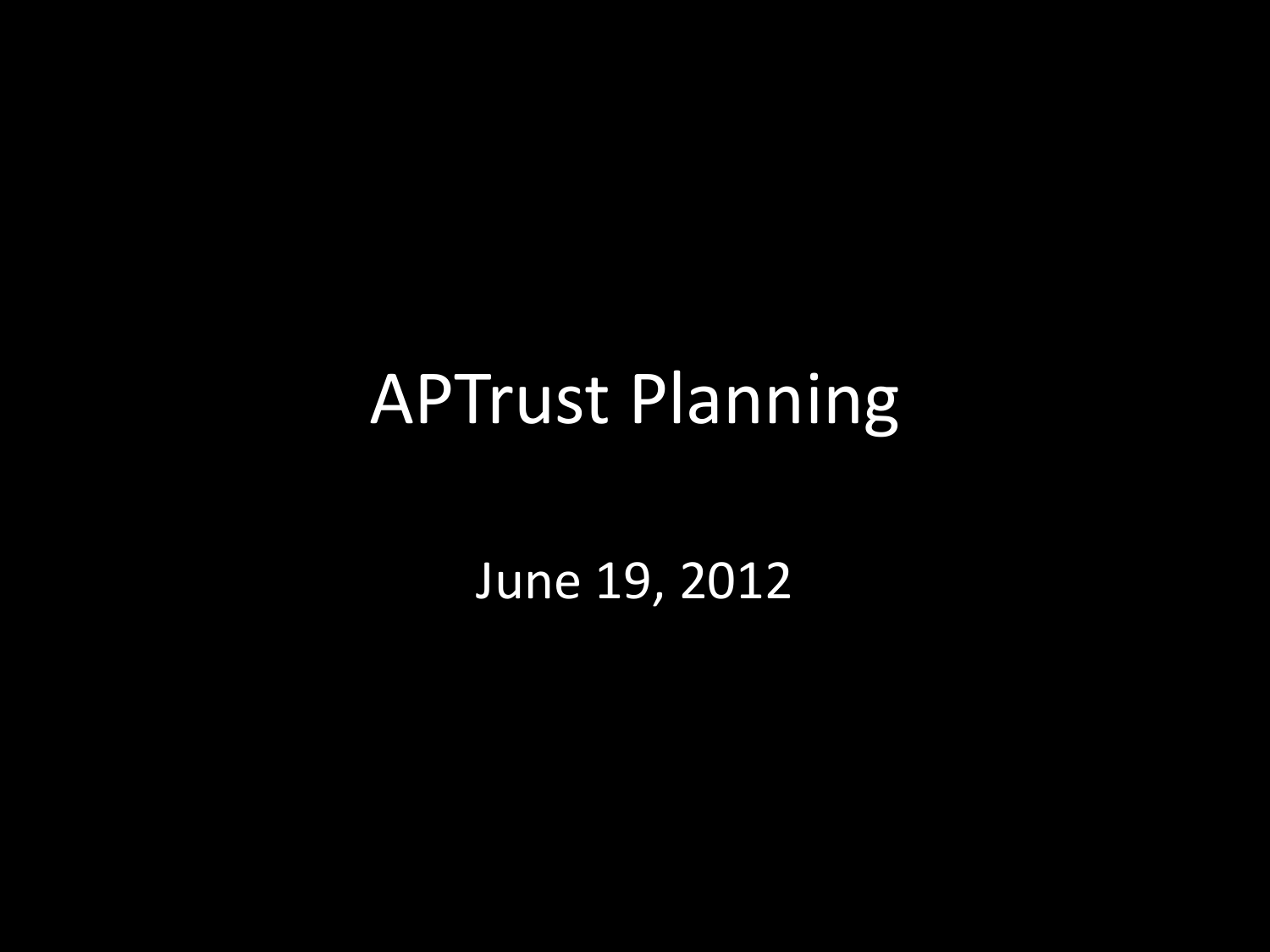### APTrust Givens

- 1. Preservation repository for aggregated content; use of Fedora, Hydra, DuraCloud OS and CloudSync OS technologies
- 2. DPN replicating node; use of applicable OS technologies
- 3. Access services:
	- 1. Phase 1 administrative access only
	- 2. Phase 1+ richer access services determined by APTrust partner community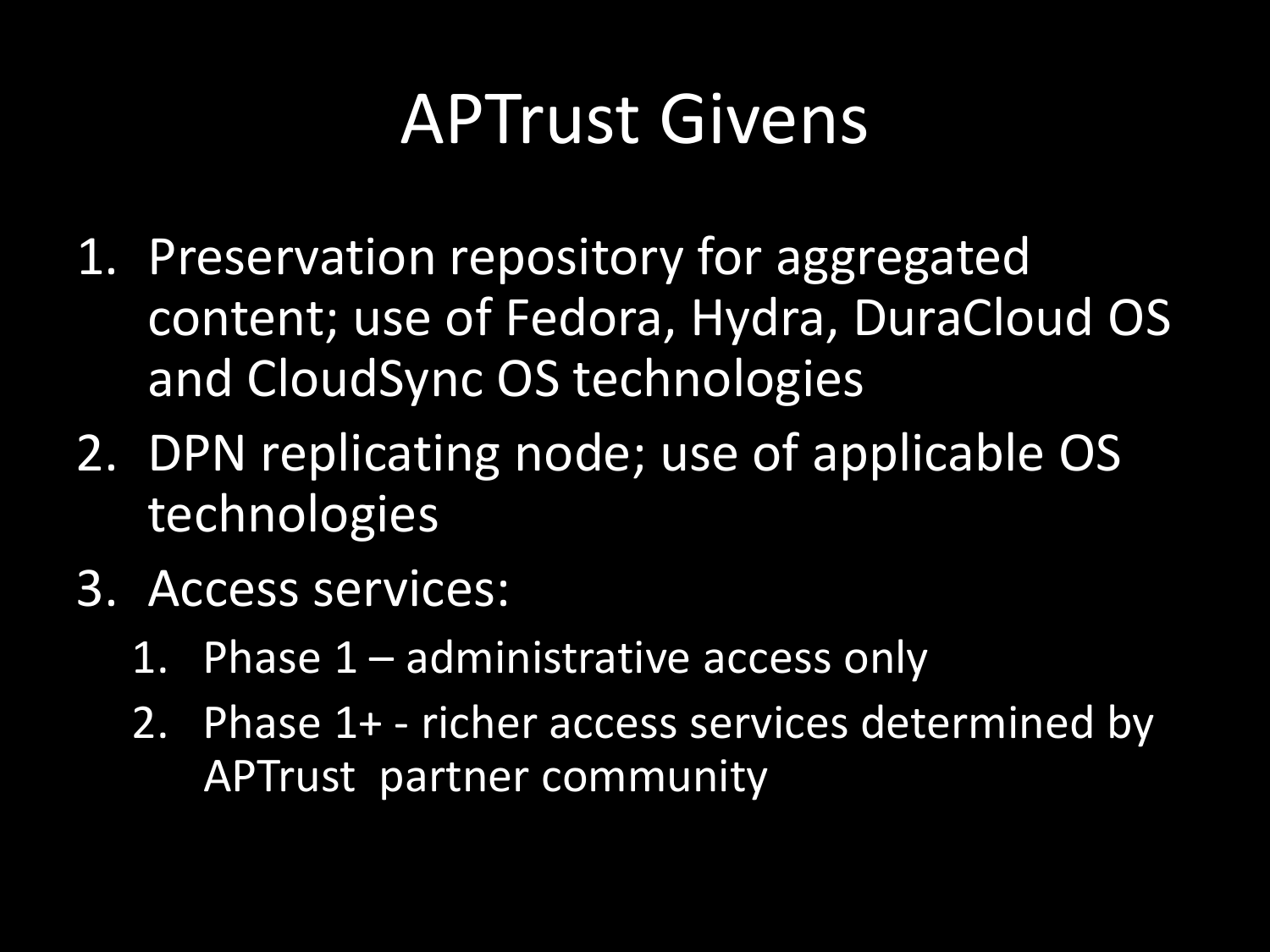## Aggregate Preservation Repository

- 1. Accepts all content types
- 2. Accepts Fedora and non-Fedora content
- 3. Supports basic ingest & retrieval from multiple institutions
- 4. Backed up (geographic redundancy)
- 5. Includes audit mechanisms (goal of trusted repository status in future)
- 6. "Dusk" archive administrative access by each institution, potential for end-user access in future
- 7. Ability to delete content not bound for DPN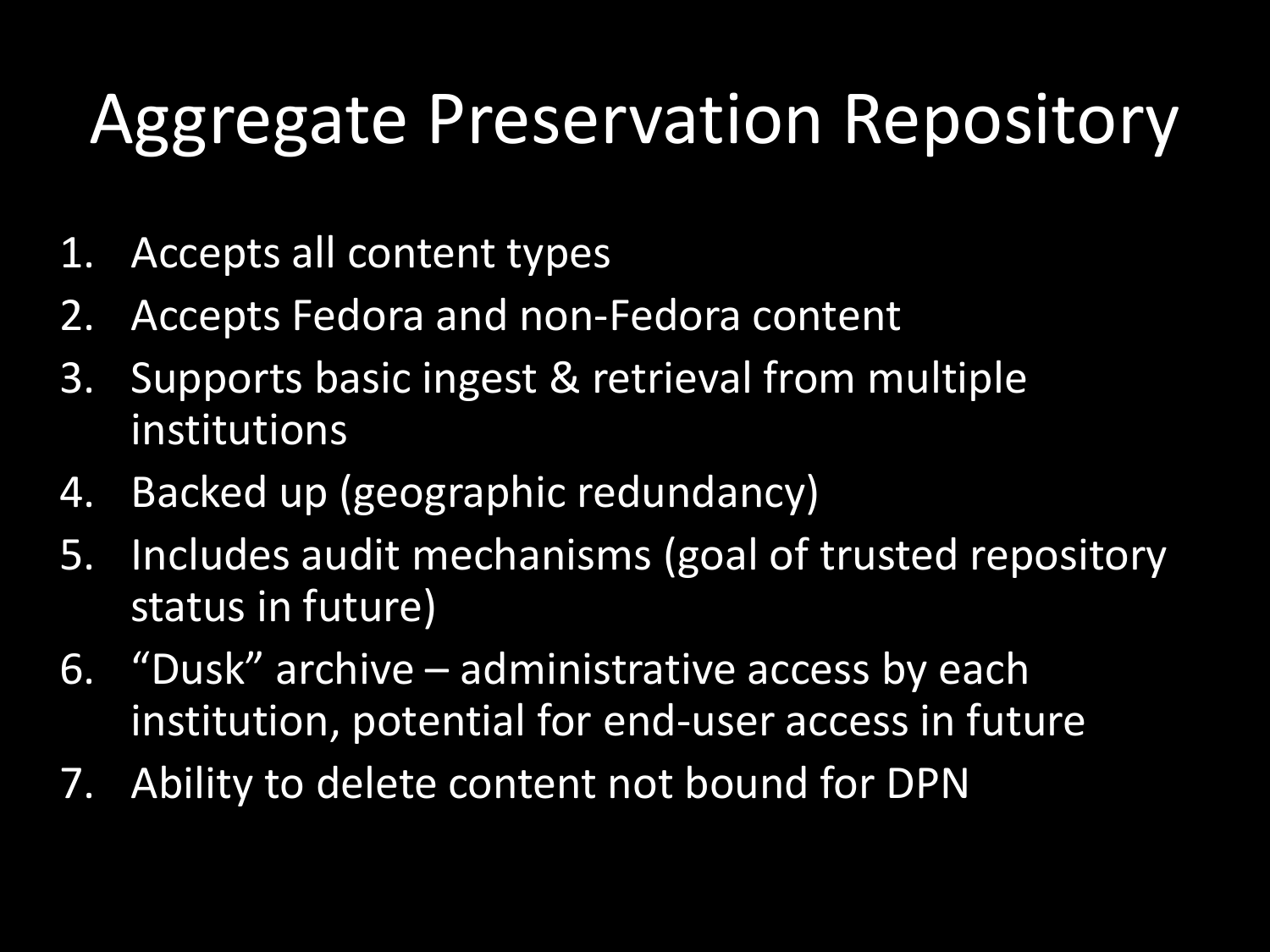# DPN replicating node

- 1. Uses Fedora, DuraCloud OS and CloudSync OS technologies (architectural differentiation from other nodes)
- 2. Interaction with other DPN nodes (transport mechanisms developed by DPN project)
- 3. "Dark" archive
- 4. Roach motel: no deletion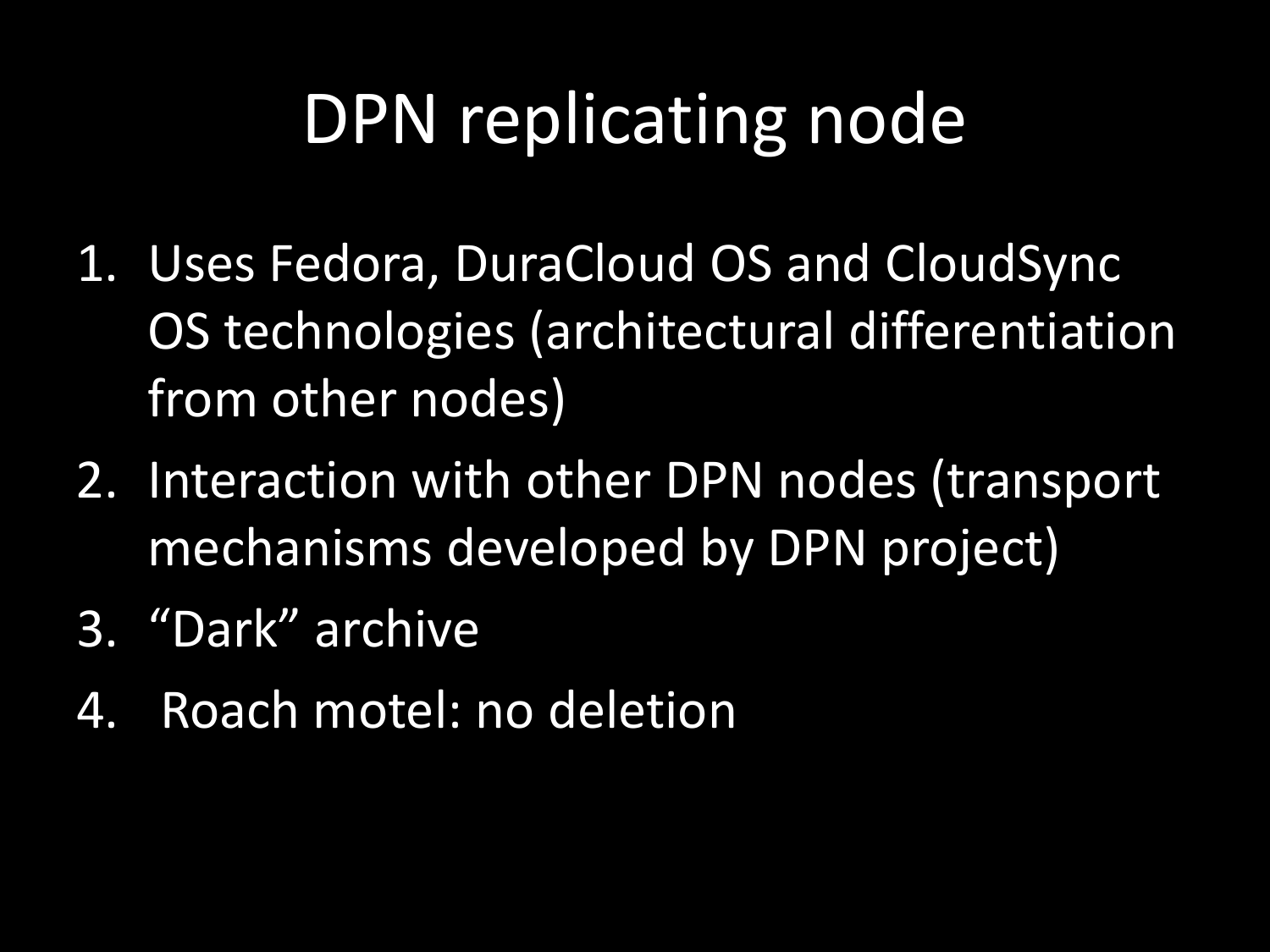#### Access Services

Phase I

- "stuff in, stuff out" (mime-typed content)
- Ingest & retrieval, no end-user access
- Audit, periodic and on demand
- Permit future development of more advanced access services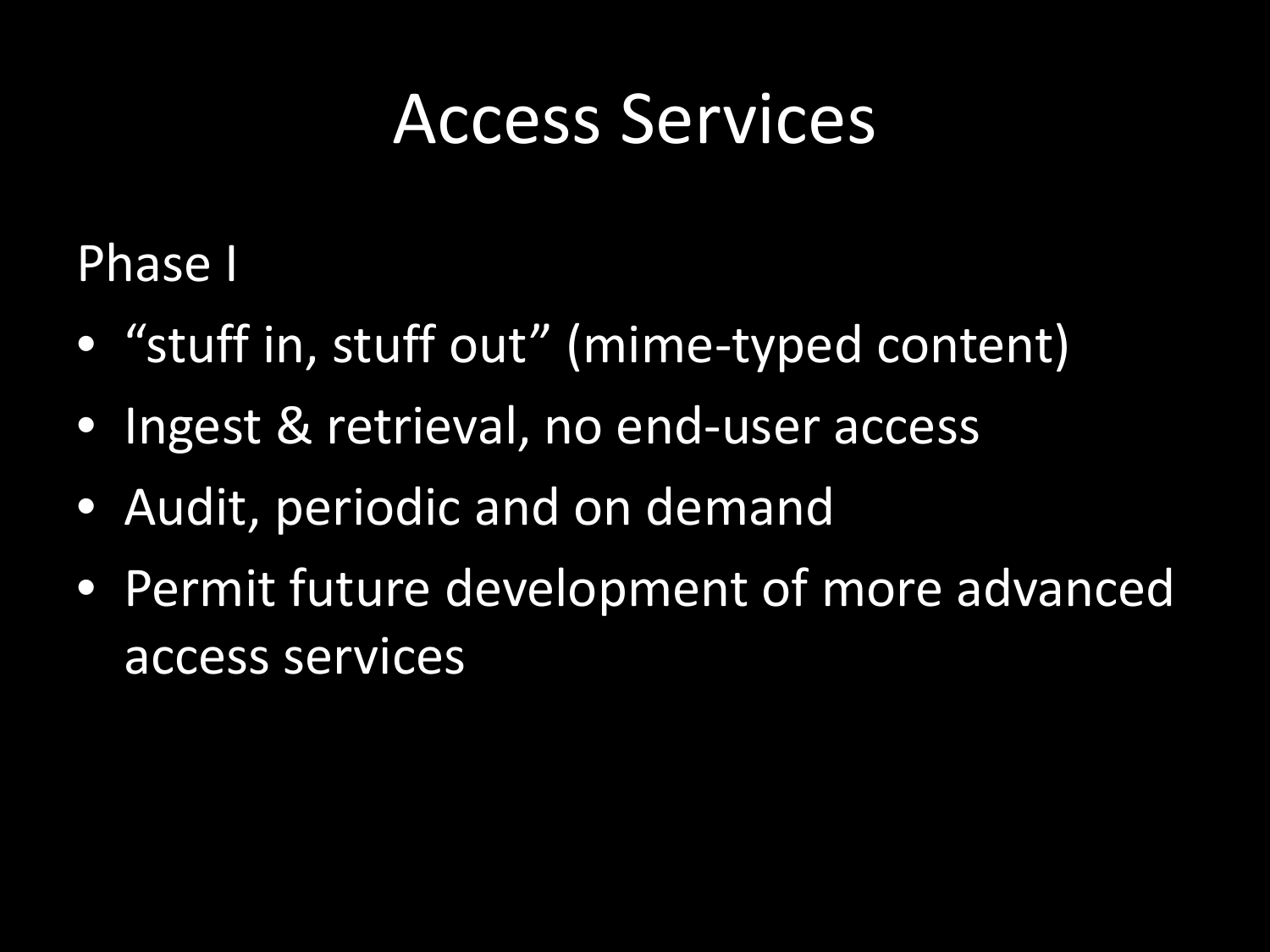## Architecture Guidelines

- Leverage production services
- Minimize modifications and/or new development in the first 18 months
- Align implementation with APTRust Partner Priorities
- Minimize project roadmap dependencies wherever possible (e.g. Hydra, Fedora, potential Cloud providers)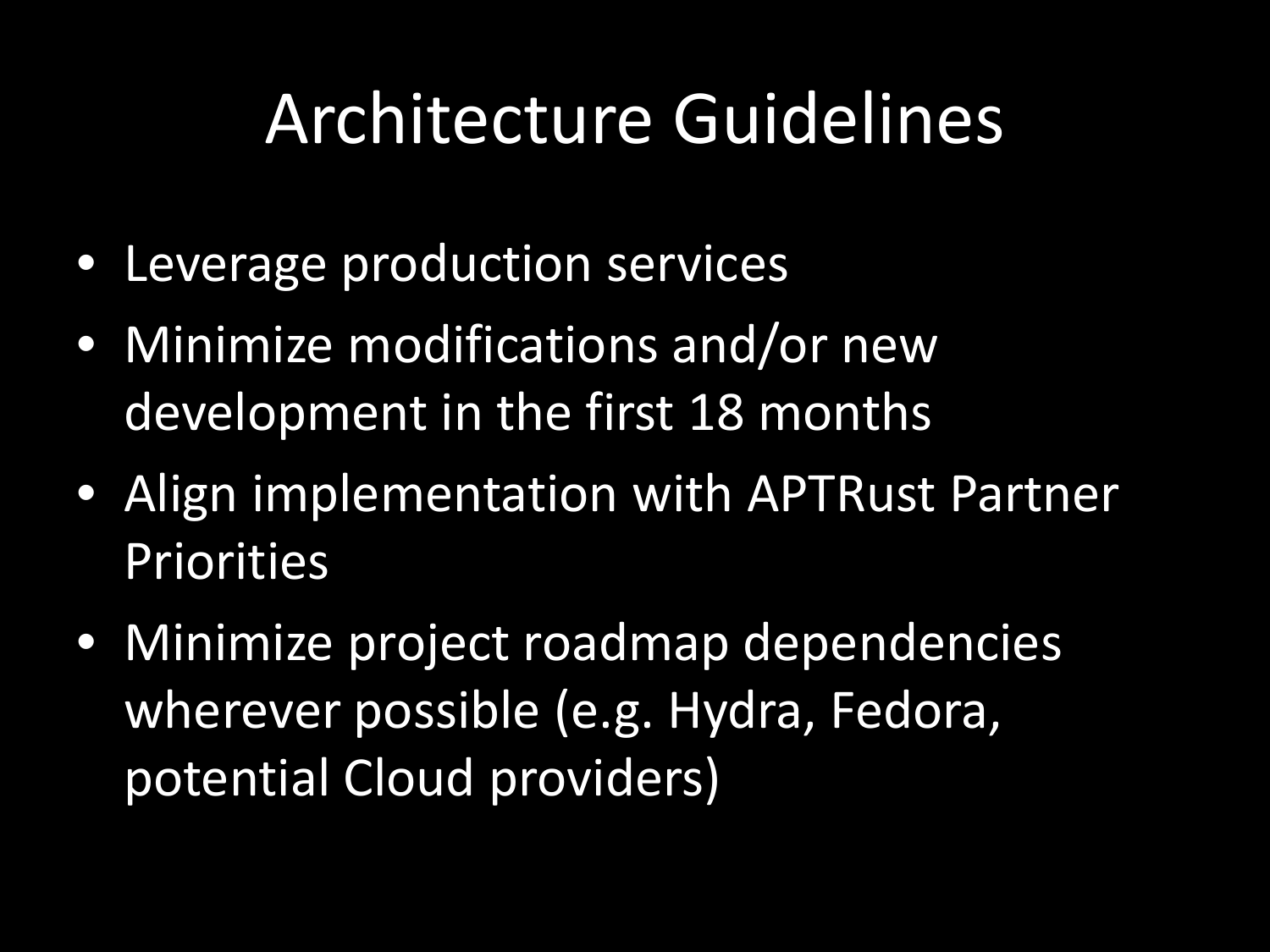#### Goals for development sessions

- Review architecture plan
- Test assumptions about technologies and make necessary modifications to plan
- Identify development work and update project plan
- Set milestones for deliverables
- Develop statement of work and timelines
- Issue contract for DuraSpace work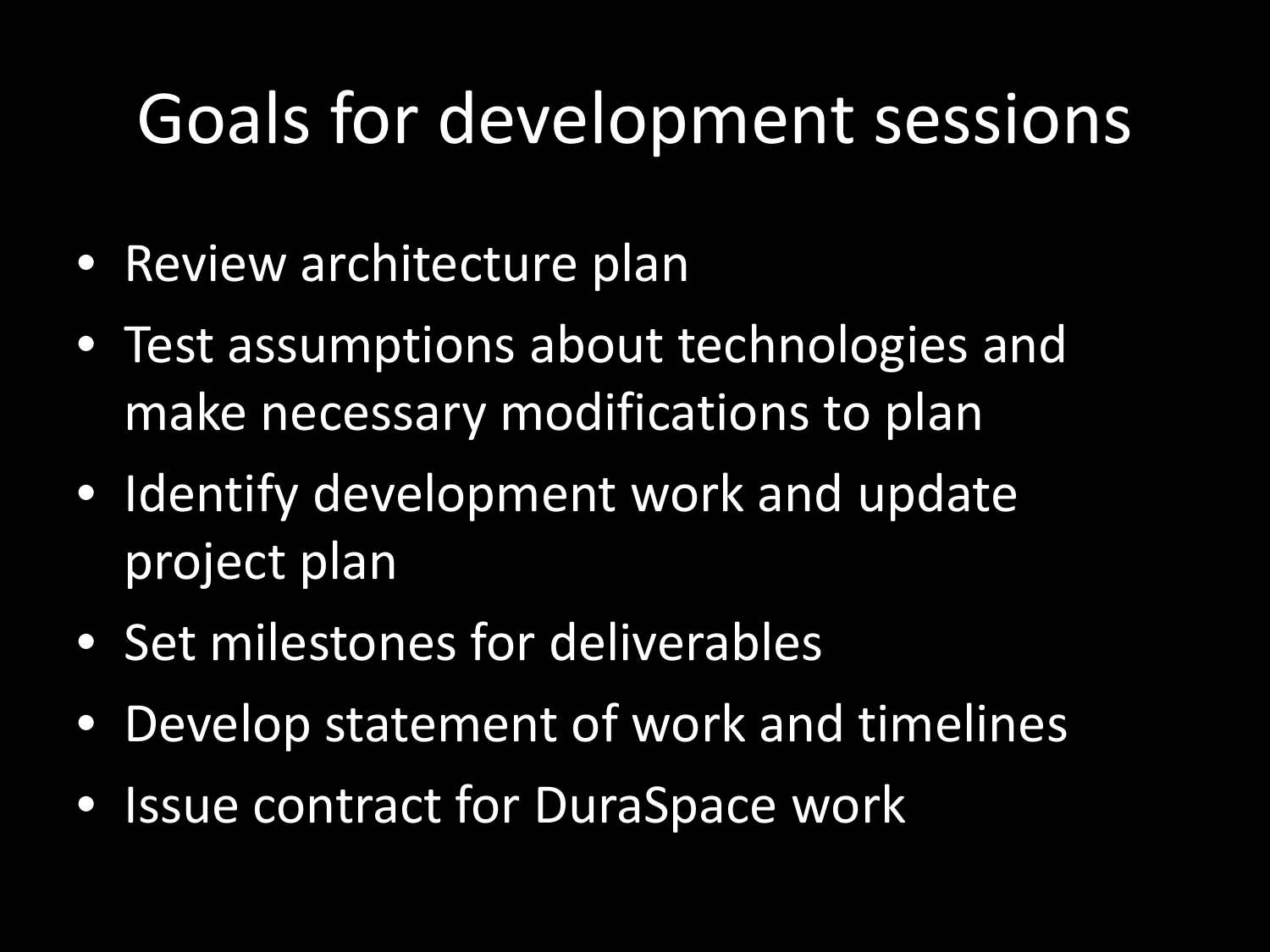



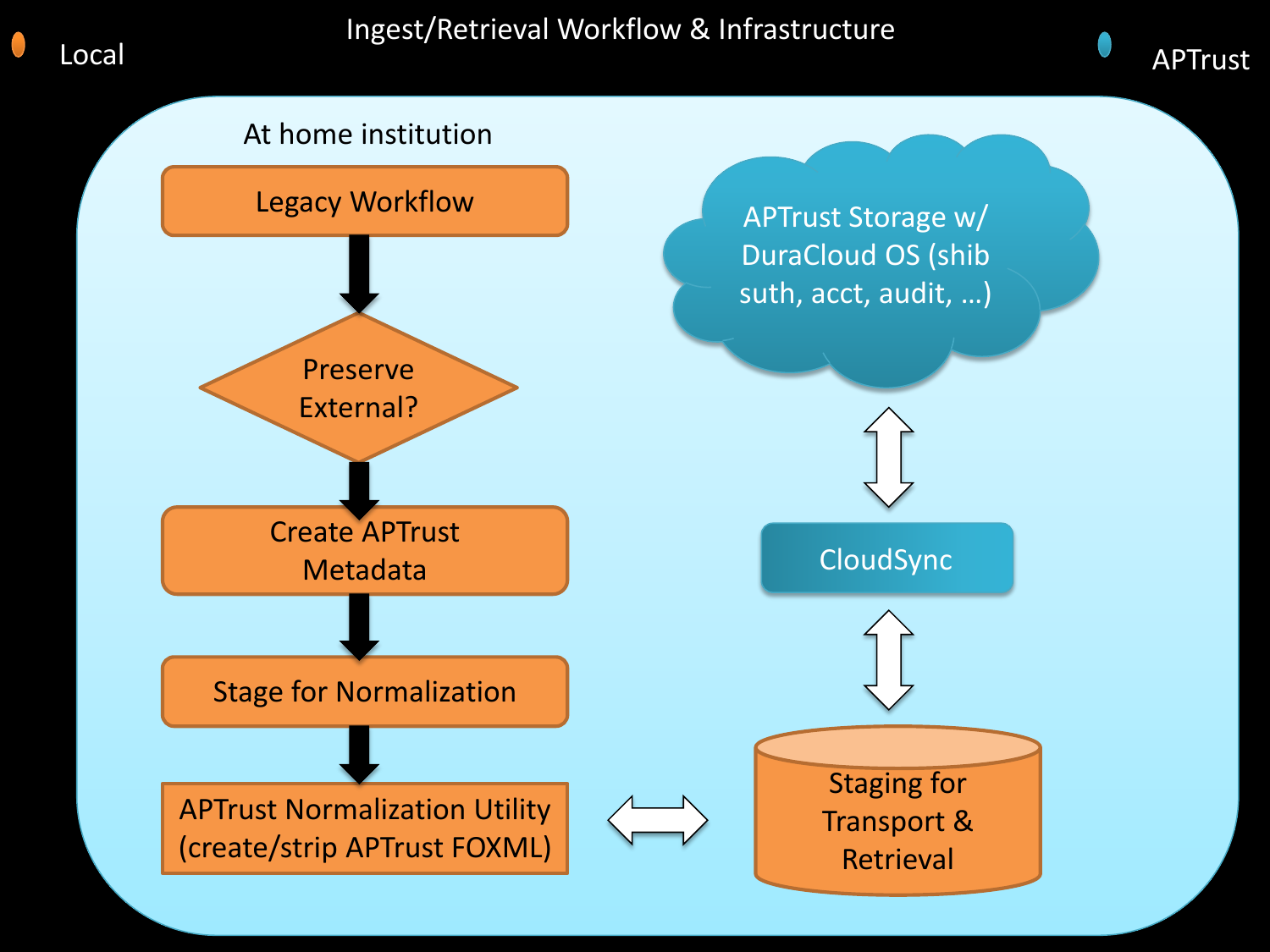#### **APTrust**

APTrust DPN Node w/DuraCloud OS (acct, audit, …) CloudSync \* CloudSync APTrust Storage w/ DuraCloud OS (shib auth, acct, audit, …) Fedora Aggregation - FOXML & Metadata, externally managed DS

\* work needed to ingest into Fedora and backup/sync into cloud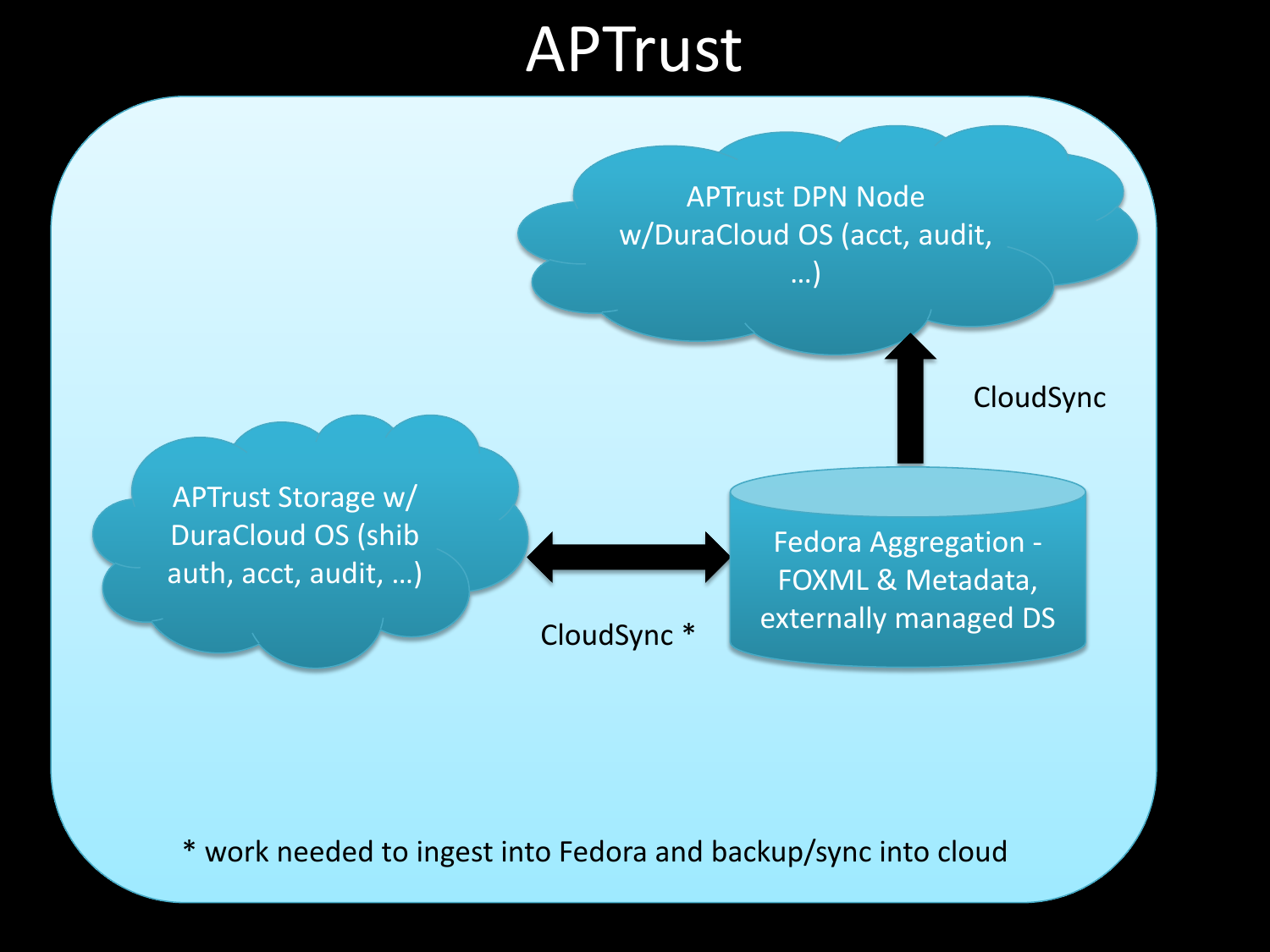#### Interfaces

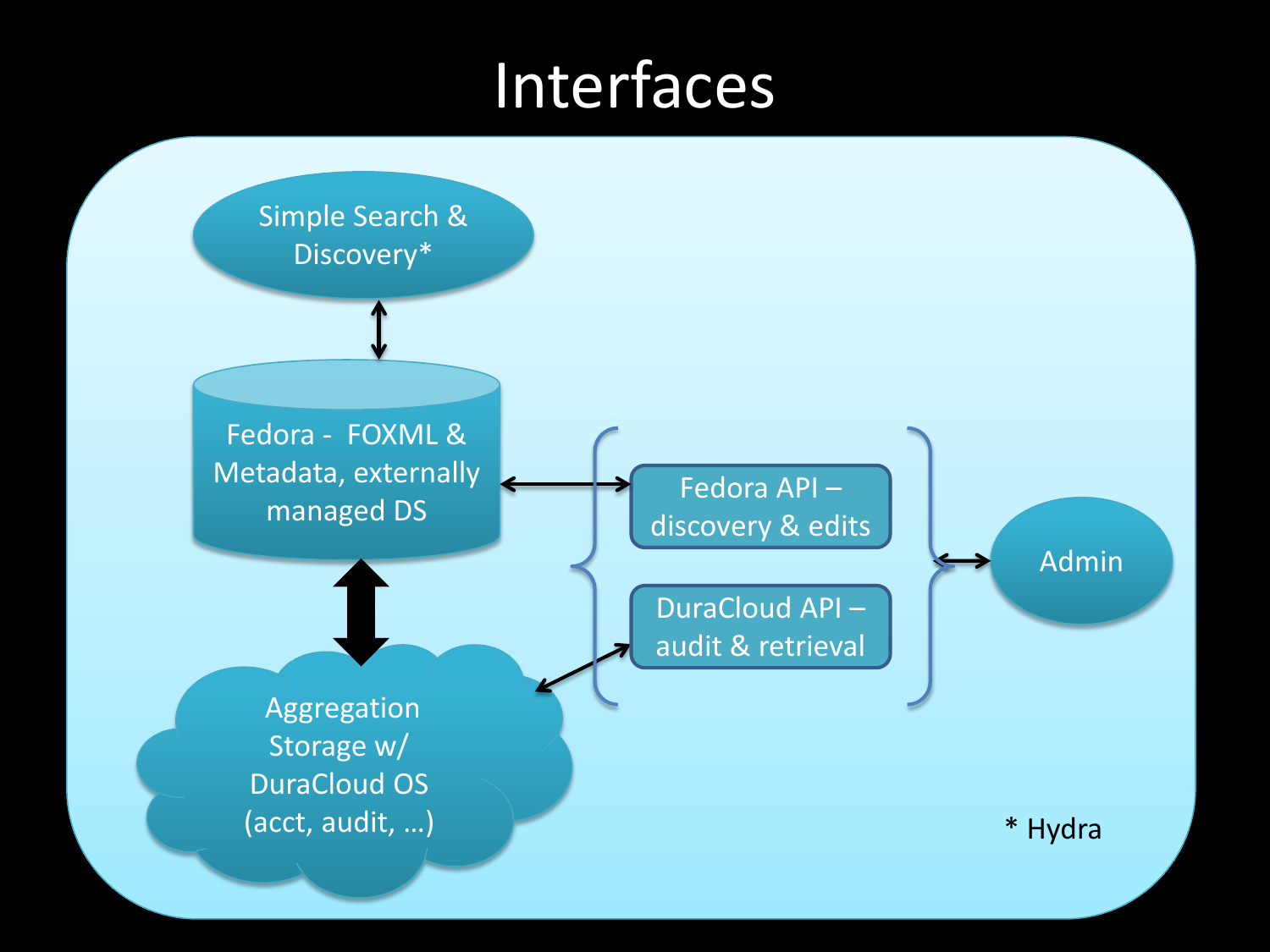# Rough Timeline

| <b>Date</b> | <b>Milestone</b>                              |
|-------------|-----------------------------------------------|
| July        | Test content prepared                         |
| July        | Institutional ingest workflow developed       |
| July        | DuraCloud OS set up (on purchased cloud)      |
| August      | Fedora repository set up (on purchased cloud) |
| August      | CloudSync installed and tested                |
| September   | Content run through system & tested           |
| Sept 30     | Demo w/out admin interface ready              |
| Oct-Nov     | Develop administrative interface              |
| Dec 31      | Demo w/ admin interface ready                 |